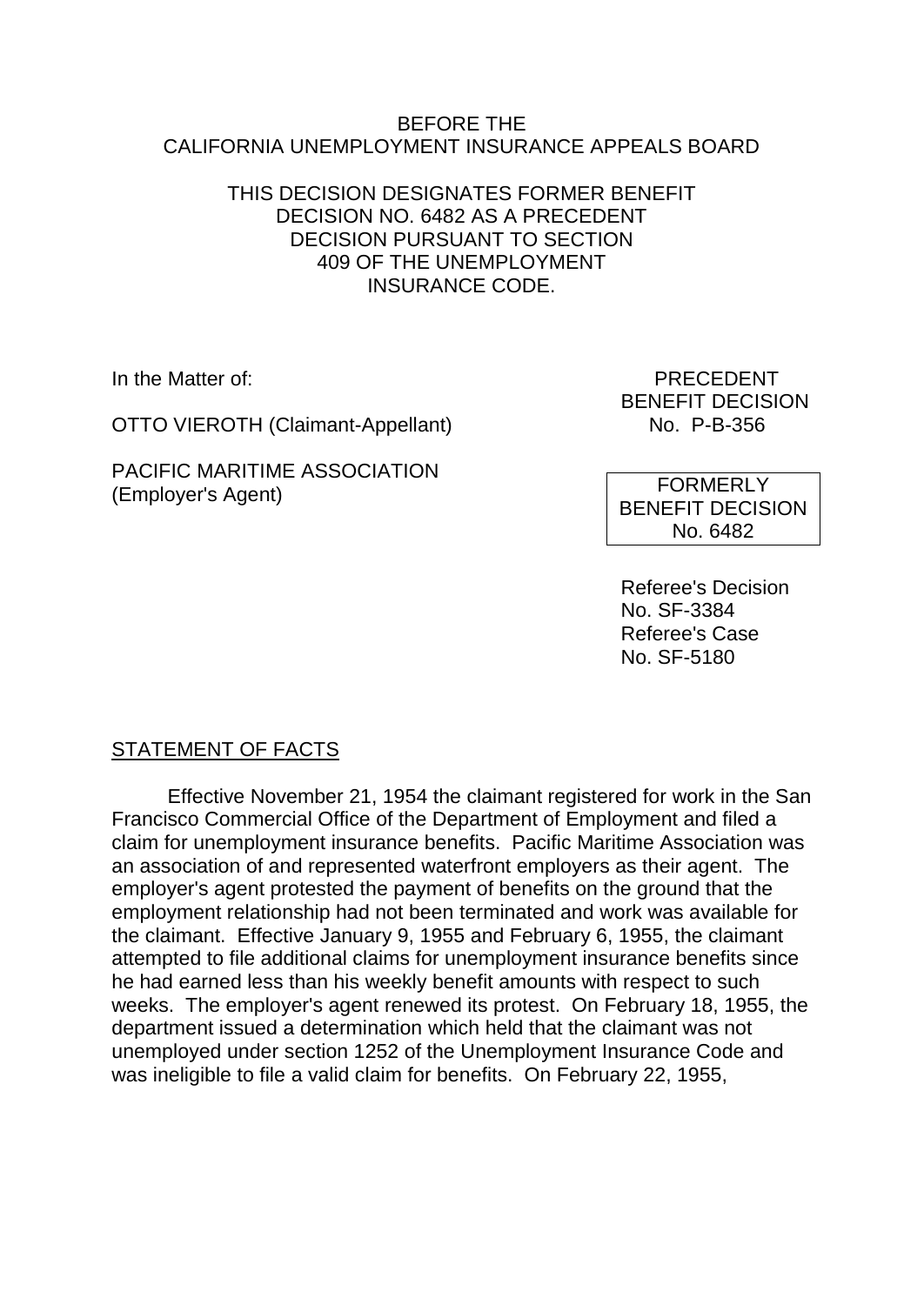the claimant appealed the department's determination to a referee. In a decision issued April 20, 1955, the referee reversed the determination of the department and held that the claimant was unemployed at the three periods of time involved therein; that the claimant was available for work under code section 1253(c); and that benefits were payable provided the claimant was otherwise eligible. On April 29, 1955, the employer's agent appealed the referee's decision to the Appeals Board.

Effective April 3, 1955, the claimant again registered for work in the San Francisco Commercial Office of the department and filed an additional claim for benefits. The employer's agent was notified of the filing of the claim and responded thereto with facts relating to the claimant's unemployment. On May 5, 1955, the department determined under section 1256 of the code and ruled under section 1030 of the code that the claimant was not, on March 29, 1955, discharged from his last employment for misconduct connected with his work. The employer's agent appealed therefrom to a referee on May 11, 1955. Its appeal read in pertinent part as follows:

"It is not and has not been the position of the employer that the claimant was discharged for misconduct in connection with his work. To the contrary, it has been the position of the employer and the basis of its original protest was that the claimant was not unemployed, that he has not made himself available for his regular work, and that an employer-employee relationship still exists and is in effect with the Pacific Maritime Association and the claimant."

Subsequent to a hearing before a referee in connection with such appeal but prior to the issuance of a decision by the referee, the Appeals Board removed the matter to itself under code section 1336; and the two cases have been consolidated for decision. A brief has been filed by the employer's agent.

The claimant, age 77, was a member of the International Longshoremen's and Warehousemen's Union, Local 10. He worked continuously as a winch driver in the San Francisco harbor area from 1942 until October 17, 1954 under a collective bargaining agreement entitled "Pacific Coast Longshore Agreement", which was entered into between the claimant's union and the Pacific Maritime Association. As provided by the terms of the agreement, a hiring and dispatching hall was maintained and operated jointly by the union and the Pacific Maritime Association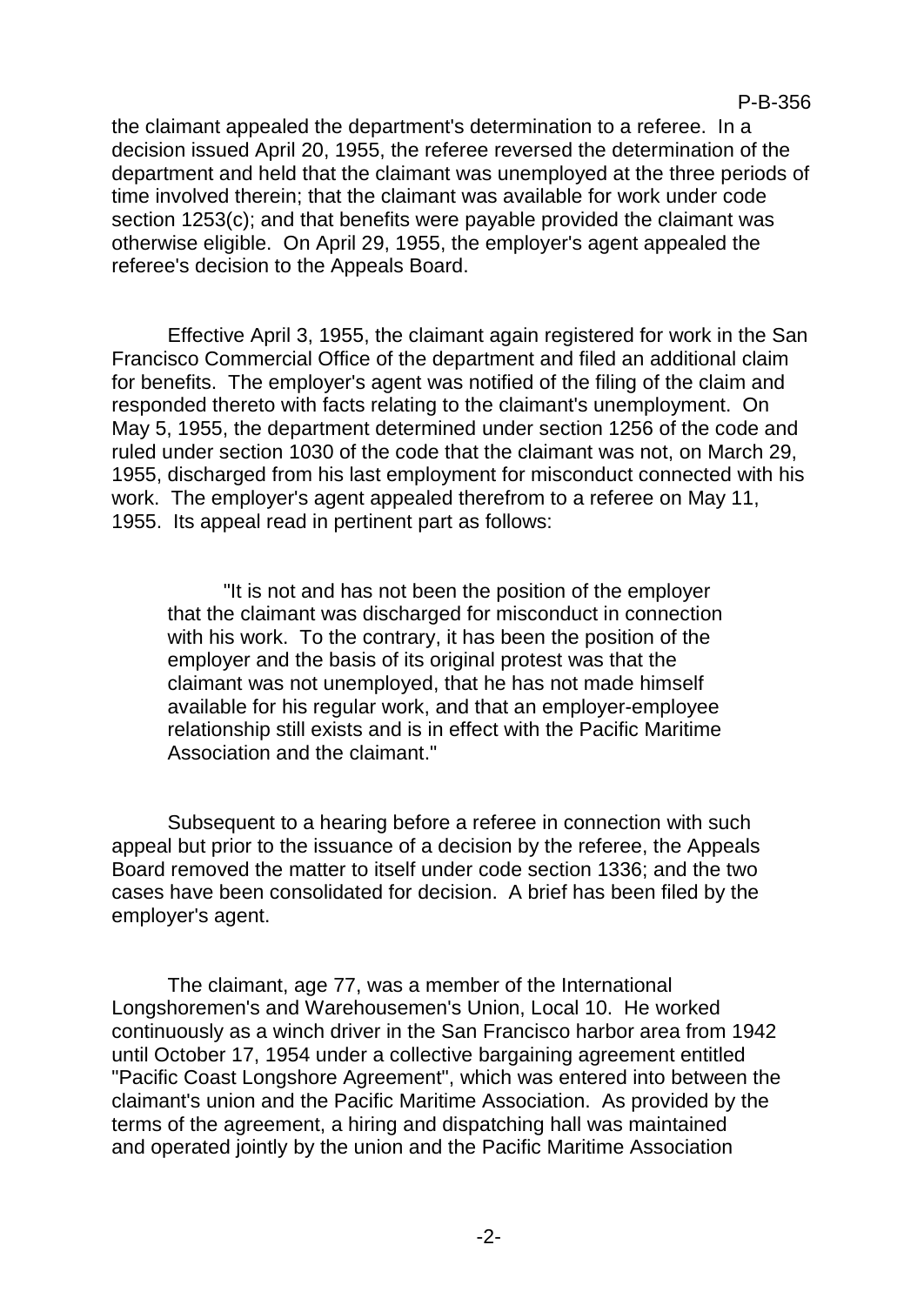P-B-356

under the supervision of the Joint Port Labor Relations Committee. Such committee had control over the so-called "registration list", including the power to make additions to or subtractions from the list as may have been necessary in accordance with the needs of the port for longshore workers. The claimant was a member of such list throughout the period involved. As such, he was entitled to receive, and until October 17, 1954 he had registered for and received, his equal share of longshore work in his chosen occupation as winch driver. During the first nine months of 1954, the claimant's wage as a winch driver averaged \$103.75 weekly.

On October 17, 1954, the claimant discontinued registering for work as a winch driver because he believed that his coordination had declined to a point where he was no longer properly performing his work. He thereafter sought work as a clerk on piers and terminals through a hiring and dispatching hall operated jointly by Local 34 of the International Longshoremen's and Warehousemen's Union and the Pacific Maritime Association under the terms of an agreement entitled "Master Agreement for Clerks and Checkers and Related Classifications". Such agreement contained provisions similar to those involving longshore workers, including the functioning of the Joint Port Labor Relations Committee, the maintenance of a registration list for clerks, and the distribution of a fair and equal share of the work to all "registered" clerks. The agreement also provided:

"Clerks not on the registration list shall not be dispatched from the hiring hall or employed by any employer while there is any man on the registration list qualified, ready and willing to do the work."

Accordingly, the claimant was dispatched to work as a clerk only on those days in which there were insufficient registered clerks available to meet the requirements of the employers. During the period from October 17, 1954 to April 3, 1955, the claimant's weekly earnings as a clerk averaged \$53.97. Although the claimant reported to the hiring hall regularly for work as a clerk, his earnings were less than his weekly benefit amount during each of the weeks beginning November 21, 1954 and January 9, February 6, and April 3, 1955.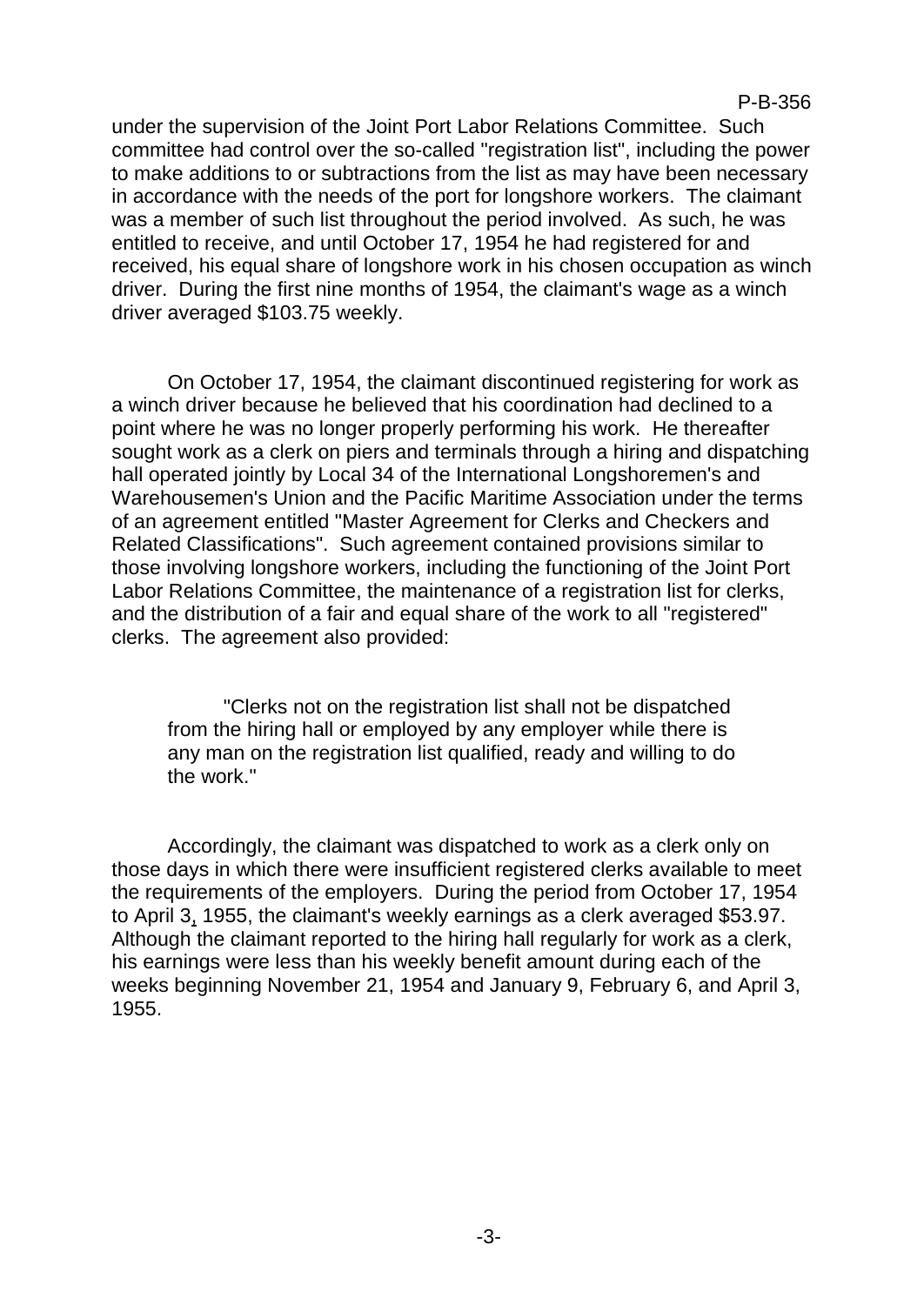The claimant's work as a winch driver was entirely satisfactory and, throughout the periods involved, the claimant continued as a full-fledged member of the longshoremen's registration list. As such, he was at all times entitled to the welfare provisions of the collective bargaining agreement and was eligible to command his fair share of work as a winch driver or other longshore work, such as a sweeper or a lineman, which work was available to older members who may have been excluded from other work only because of their impaired efficiency. The claimant, when he determined to abandon his work as a winch driver, chose to work as a clerk rather than as a sweeper or a lineman because he considered himself better suited by background, education, and experience to perform work as a clerk. Because a worker was required to be present at the hiring and dispatching hall each day for assignment to work, it was not feasible or practicable for the claimant to apply for work through both the clerks' and longshore hiring halls since they were too far from each other.

The questions to be decided are:

1. Was the claimant "unemployed" and entitled to establish a new claim for benefits effective November 21, 1954 and additional claims for benefits effective January 9, February 6, and April 3, 1955?

2. Was the claimant available for work during the periods in which he sought benefits?

3. Should the department have issued a favorable ruling under section 1032 of the code?

## REASONS FOR DECISION

The employer's agent contends that the claimant was not entitled to unemployment insurance benefits because he was still in an employment relationship at the time he filed his claim on November 21, 1954. We cannot agree with this contention. Although at that time the claimant was a member in good standing of Local 10 of the International Longshoremen's and Warehousemen's Union and could have had his fair share of the longshore work by reporting to the hiring hall operated by the Joint Port Labor Relations Committee, the claimant on that date was actually not employed by any employer belonging to the Pacific Maritime Association. In order to satisfy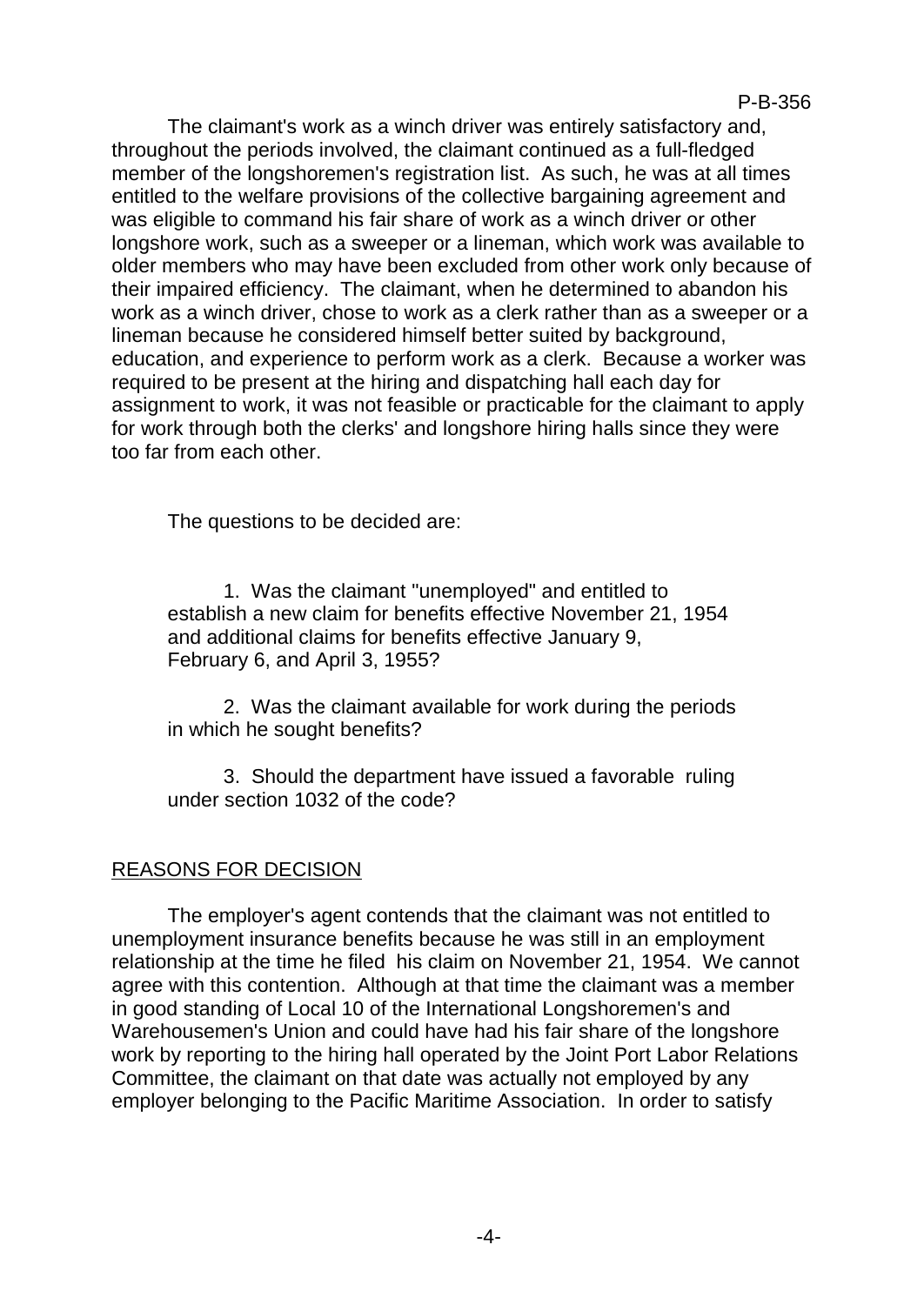the "unemployment" requirement of code section 1252, it is only necessary that, for a particular week, a claimant need perform no services and receive no wages or may be employed less than full time and receive wages for that week of less than his weekly benefit amount. Consequently, for the week beginning November 21, 1954, the claimant was "unemployed" within the meaning of section 1252 of the code (Benefit Decision No. 6454). Having had sufficient wage credits to establish an award of benefits, we find that the claimant had established a valid new claim effective November 21, 1954 (Benefit Decision No. 6146).

Even though the claimant had ceased to be engaged in longshore work because he chose to work as a clerk on the waterfront, the record before us establishes that there was a substantial labor market for such clerical work and that the claimant was receiving a substantial share thereof; and we therefore find that the claimant satisfied the availability requirements of section 1253(c) of the code (Benefit Decision No. 5093). Having found that the claimant was able and available for such clerical work, he could and did file valid additional claims for the weeks beginning January 9, February 6, and April 3, 1955, during which he had less than full-time work and had wages payable to him of less than his weekly benefit amount (22 Cal. Adm. Code 1251-1-d; Benefit Decision No. 6454).

The Pacific Maritime Association has apparently presented its contentions on the basis that it was the employer of this claimant. Although Barber vs. California Employment Stabilization Commission, 130 Cal. App. 2d 7, 278 P. 2d 762, and its predecessor cases, recognized that the work of the waterfront belonged to the maritime workers, it was expressly recognized that the Pacific Maritime Association was an association of and represented the interested shipowners and operators at the San Francisco harbor. It is obvious that this claimant was not employed by the Pacific Maritime Association but from time to time worked for various employers according to the work available to him through the hiring hall. From the record before us, we cannot determine who was the last employer of the claimant at the time involved in the department's ruling of May 5, 1955 or whether the claimant was on a layoff or leave of absence at that time or had actually been separated from such employment; but that matter can undoubtedly be entrusted to departmental determination without the necessity of an additional hearing before a referee. When the department has established the fact, it will issue or withhold a ruling depending upon whether the claimant was still in an employment status or whether his last employment had been terminated.